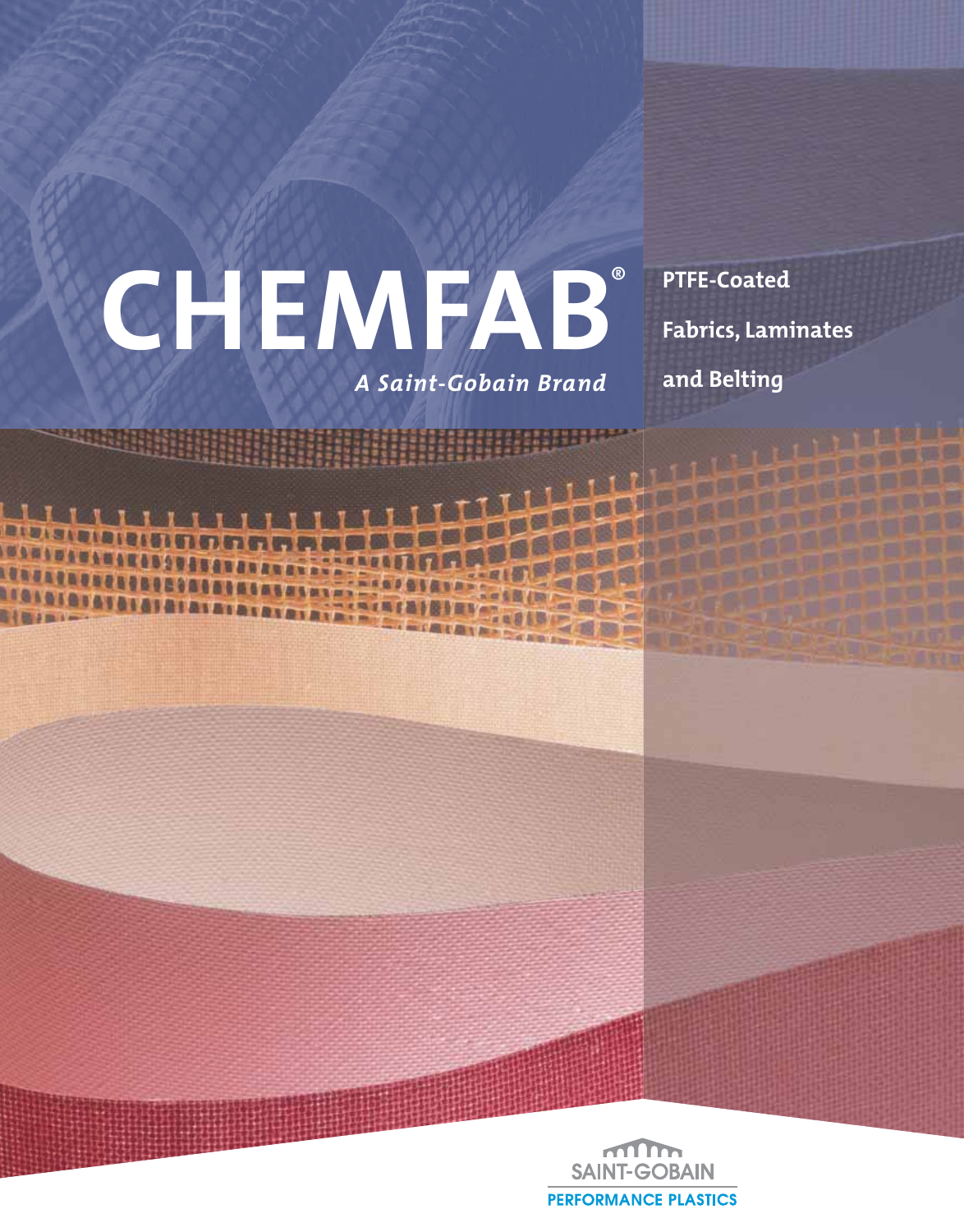

*Saint-Gobain Performance Plastics has been providing Textile Rubber and Chemical Company with CHEMFAB® high performance coated fabric belts for over 20 years. Saint-Gobain has always worked very closely with us to address the challenges of our application and to achieve the specification requirements needed.* 

 *Partnerships like the one we have developed over the years with Saint-Gobain have been very important in the development and commercial success of many products that we provide to the marketplace. It has been and will continue to be this type of relationship that will ensure the future success of both companies."*

—Textile Rubber & Chemical Company, Dalton, GA – USA





*Top: CHEMFAB® Belts are manufactured to customer specifications.*

*Center: TCK® Open Mesh Belting is used as conveyor belting in drying of spools of yarn.*

*Bottom: CHEMFAB®, TCK® and TCN® Open Mesh Belting products are used in many textile drying applications, including rotary screen print dryers.*

# **SAINT-GOBAIN COATED FABRICS AND COMPOSITES**

Saint-Gobain Performance Plastics is the world leader in designing, manufacturing and supplying highperformance flexible materials for demanding end-use applications. Our products combine the chemical, electrical and release properties of fluoropolymers and silicone with the mechanical properties of woven fiberglass and aramid fabrics.

Our manufacturing centers exercise the most stringent quality procedures and draw on the most extensive base of technology, production capabilities and expertise in the industry.

Whatever your requirements may be, Saint-Gobain Performance Plastics can provide the material solution.

**Contact us today to discover how our products and capabilities can benefit your company.**

#### **Properties of these composites include:**

- Low friction
- Excellent release/non-stick properties
- Resistance to temperature extremes— -240°F to +500°F (-150°C to +260°C)
- Outstanding chemical resistance
- Strength, flexibility and dimensional stability
- Outstanding electrical properties
- USDA and FDA compliance\*

#### **Successful applications include:**

- Release sheets
- Heat sealing
- Protective curtains
- Gasketing
- Insulation materials
- Conveyor belts
- Dryer belts
- Food cooking belts and sheets
- Machine components

\* Not all products are compliant with food safety requirements; please check with your District Sales Manager or Customer Service Representative if you have any questions.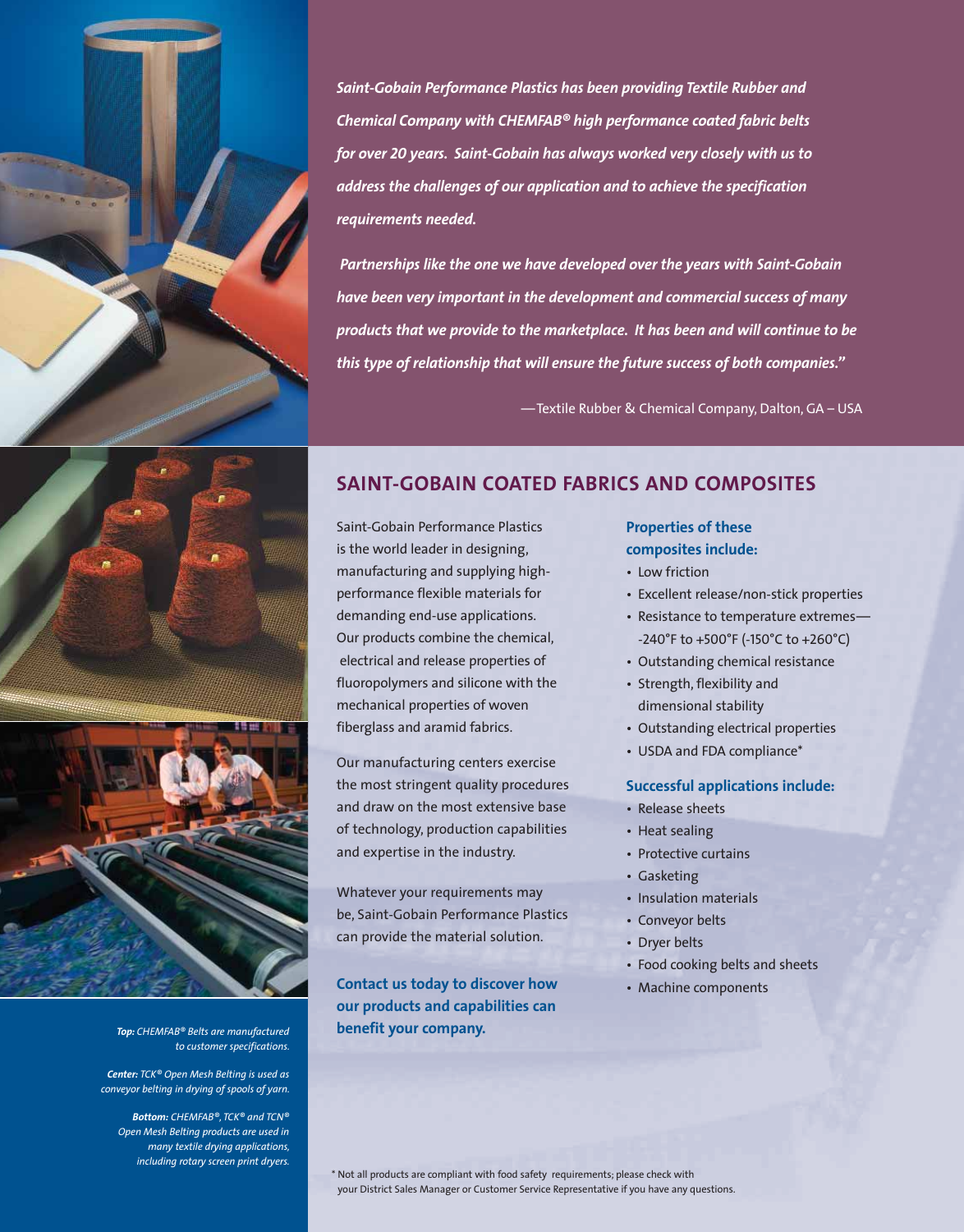# **CHEMFAB® PTFE-COATED FABRICS**

#### **Electrical Grade (CF0)**

Offers the highest level of PTFE content to produce a smooth surface coating. Electrical Grade fabrics are an excellent choice for applications that require consistently high dielectric strength or where an ultra-smooth finish is desired.

#### **Premium Grade (CF1)**

Provides high PTFE content for long release life in many demanding applications. The dimensional stability, smooth surface and mechanical durability make Premium Grade products ideal for applications such as conveyor belting, heat sealing, gasketing and release sheets.

#### **Standard Grade (CF2)**

Offers the optimum balance of PTFE content, strength and durability at an economical price. Standard Grade fabrics are designed to provide outstanding value in many common applications, and are often the logical starting point when determining the right product for a new application.

#### **Mechanical Grade (CF3)**

Provides a cost-effective solution for mechanical release applications. Mechanical Grade fabrics are used where smooth surface finish is not as critical or where the fabric texture may be desirable.

#### **Economy Grade (CF4)**

Offers the most economical choice for basic release applications. Economy Grade fabrics are designed to provide reliable release with a textured finish.

#### **Porous Grade (CF9)**

Designed with air flow in mind, Porous Grade fabrics allow for the escape of volatile gases, air circulation for drying and are the best choice for applications where porosity is required.

#### **Anti-Static Coating**

Many of the Premium and Standard Grade products are available with a specially formulated black PTFE coating that provides for static dissipation.

#### **Tear-Resistant Coating**

Several of our fabrics are available with a tear-resistant coating. This process increases the tear strength of the fabric while making it more conformable and able to resist creasing.

#### **Belting Fabrics**

Available in widths up to 175", CHEMFAB® Brand belting fabrics are available in a variety of open mesh and closed weaves, fabric types and styles, and coating weights to address the needs of many different applications. Our CHEMFAB® belting products are PTFE-coated fiberglass fabrics. TCK® and TCN® are high performance, PTFE-coated aramid fabrics (KEVLAR® and NOMEX®).

These belting products are offered in two basic forms:

- **Open Mesh Belting** products are used in drying applications where air flow is required. Typical applications include screen print and textile dryers, nonwovens processing and similar processes that require the circulation of hot air.
- **Heavy Weight Belting** products are available in multiple widths and styles. Most of the heavy weight fabrics are heavily coated with PTFE to ensure consistent and reliable release performance in applications as diverse as polymer casting, lamination, composite manufacturing, rubber curing and vulcanization, and general conveying. Several products are available with a light PTFE coating that allows for offgassing through the belt where required.

*Top: TCK® Open Mesh Belting can withstand the effects of the high moisture content common in the processing of non-woven materials.* 

*Center: In-house weaving capabilities allow Saint-Gobain Performance Plastics to better control the quality of our products and to provide custom solutions for demanding applications.*

*Bottom: Saint-Gobain Performance Plastics manufactures a wide variety of high performance products, including fabrics, belting, films and tapes.*

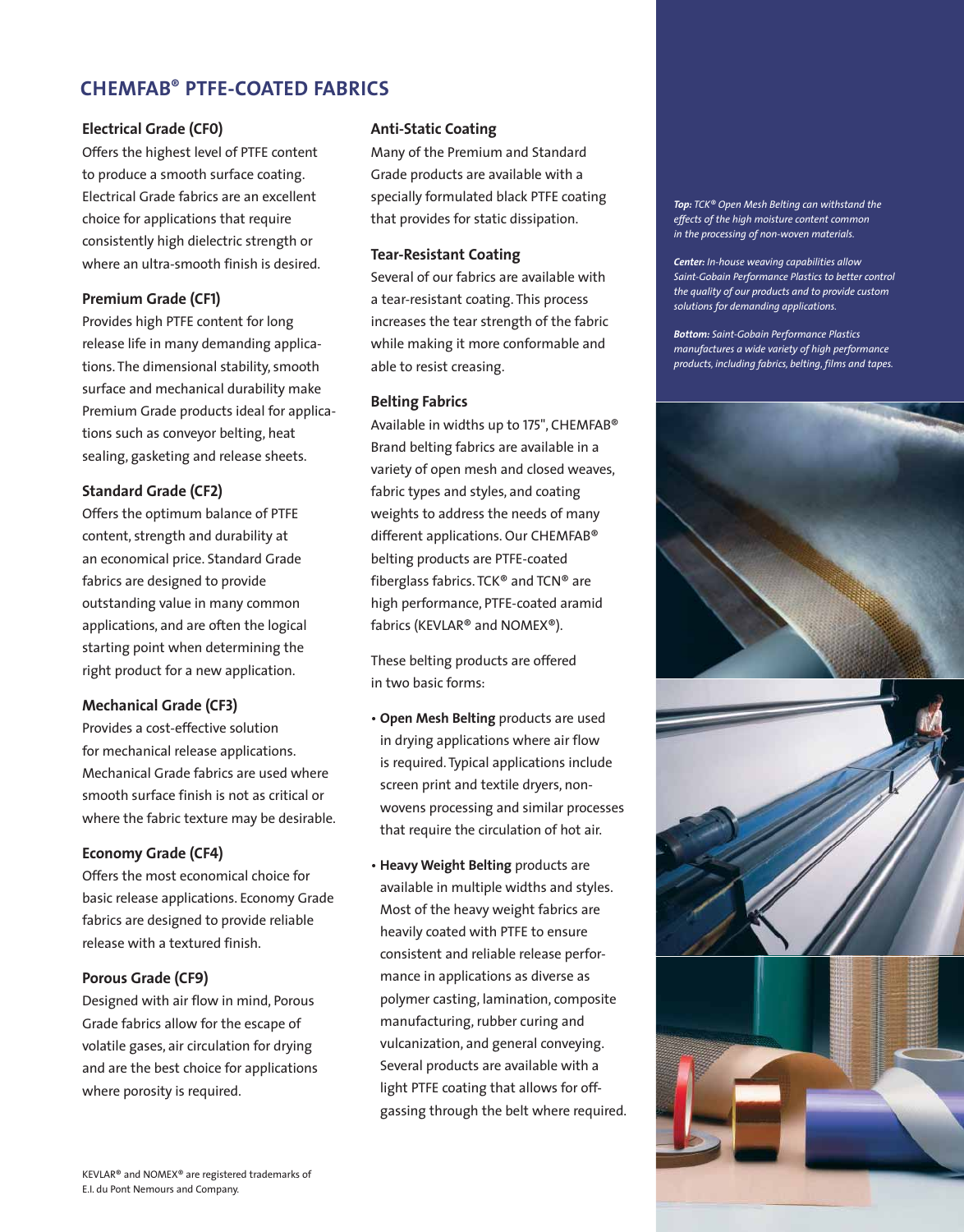*Saint-Gobain Performance Plastics manufatures a unique line of flexible, non-porous PTFE-laminated composites that offer superior performance by combining the features of multi-layer fluoropolymer cast films with the mechanical properties of fiberglass fabrics.*



*Top: DARLYN® Expansion Joint Composites are used with outstanding success in some of the most severe environments, including flue gas desulphurization systems common to coal-fired power plants.*

> *Bottom: CHEMLAM® laminated PTFE composites are used in high volume factory food processing applications, where reliability and performance are paramount.*

# **CHEMLAM® PTFE-LAMINATED COMPOSITES**

#### **Multi-layer Cast PTFE Film**



- Built up in layers similar to multiple dipping of a candle.
- Each layer can be tailored for specific requirements, such as special colors or modified surface properties.
- Patented technology only available through Saint-Gobain Performance Plastics.

#### **Standard Product Offering**

#### **CHEMLAM**® **Standard Series**

Provides exceptional value in the applications most often served by PTFEcoated fabrics. With our unique cast film and lamination technology, the CHEMLAM® Standard Series puts the PTFE where it is most beneficial — on the outside of the fabric — thus offering the best value in many applications. As with PTFE-coated fabrics, applications include release sheets, belting, gasketing and a myriad of others.

#### **CHEMLAM**® **F-Series**

Designed specifically for food processing applications where the high PTFE content, combined with the superior barrier properties of the cast film surface, provides exceptional release life and prolonged resistance to the wicking of fats and oils into the base fabric. Most common uses include the cooking of various meats — including bacon, poultry and others.

#### **CHEMLAM**® **Ultra Series**

Provides exceptional mechanical durability by using multiple plies of fiberglass fabric within the composite. CHEMLAM® Ultra Series fabrics are available with either two or three plies of fabric and with various amounts of PTFE content, allowing for

#### **Laminated Composites**



- Crack- and pinhole-free surface results in low permeation properties, lowgrease wicking and long-term release properties for easy cleaning.
- Uniform PTFE thickness over the texture of the fiberglass fabric reinforcement eliminates thin spots in coating that can cause premature failure.

finished product to be tailored to the requirements of a wide range of applications; the most common of these are in food processing, packaging and polymer processing.

#### **CHEMLAM**® **Silver Series**

Similar in construction to other CHEMLAM® products, CHEMLAM® Silver Series fabrics are made with a thicker specially formulated silver film. CHEMLAM® Silver has a proprietary surface treatment designed to enhance release life in the most demanding applications.

#### **Specialty Laminates**

We offer a wide variety of Specialty Laminates designed for specific applications that require outstanding chemical, thermal and mechanical properties. These products include DARLYN® and FLUEFLEX® Expansion Joint Composites, which are used in corrosive flue gas environments. Other products include our CHEMLAM® CPI fabrics — designed for use in chemical processing industry applications — and our CHEMLAM® RL products, which combine a cast PTFE film with various fabrics, including cotton and cotton/polyester blends.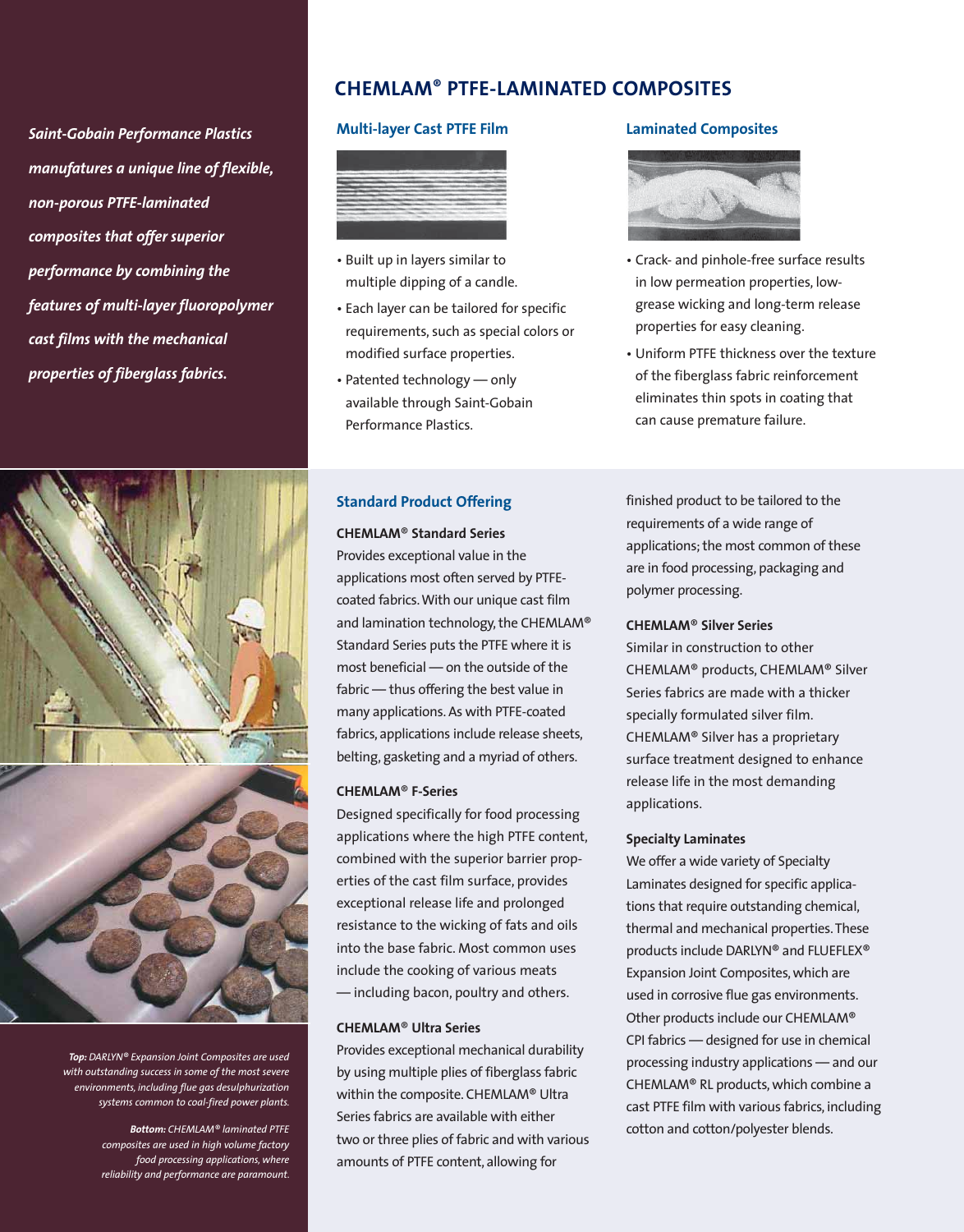# **SLIPGRIP® PTFE/SILICONE COMPOSITES**

SLIPGRIP® composites offer both a "slippery" surface — PTFE , and a "grippy" surface — silicone rubber.

PTFE, having the lowest coefficient of friction of any known solid, provides an exceptional surface for many reasons: minimum drag in a conveyor belting application, exceptional dielectric strength, and superior release properties. Silicone rubber has characteristics normally associated with PTFE — good chemical resistance, electrical and thermal properties. Where the two surfaces differ the most — coefficient of friction — is what makes it unique.

SLIPGRIP® Composites can be used as cooking sheets, release sheets, conveyor belts and consumer products. They can even be used in some applications where a pressure-sensitive adhesive tape product is currently used — the silicone rubber adheres well to most smooth and clean metal or glass surfaces, while peeling away cleanly with no residue left behind!

#### **SLIPGRIP® Standard Series**

Offers the characteristics of our CHEMFAB® Standard Grade PTFE-coated fabrics combined with the attributes of silicone rubber. These products are available in either roll good form or custom fabricated into sheets or belting.

#### **SLIPGRIP® Laminate Series**

Offers the characteristics of our CHEMLAM® PTFE-laminates combined with the attributes of silicone rubber. These composites utilize the unique cast film of SGPPL, allowing the use of our copper and silver films — delivering exceptional performance with a splash of color. These products are available in either roll good form or custom fabricated into sheets or belting.

## **SPECIALTY AND STRUCTURAL FABRICS**

Saint-Gobain Performance Plastics is vertically integrated, which means that along with coating, casting, lamination and fabrication capabilities, we also weave many of the fabrics that go into our composites. This allows us to produce unique specialty fabrics designed to meet the most stringent requirements of our customers. These products include:

#### **BETA® Cloth**

Designed and manufactured to withstand the harsh environment of space, this material is used in the International Space Station and on the Space Shuttle, most often as part of multi-layer insulation required to protect sensitive — and expensive — equipment.

### **SHEERFILL® and FABRASORB® Architectural Membranes**

As the pioneer in permanent structures using PTFE-coated fabrics, Saint-Gobain Performance Plastics has gained a global reputation as the leader in quality, durability and capabilities. Used in landmark structures around the world including the Millennium Dome in London and the newest stadiums in Houston and Phoenix — SHEERFILL® Architectural Fabric is the product of choice for fabric structures.

## **RAYDEL® Microwave Transmissive Fabrics**

From small planar covers used in pointto-point transmission to large airsupported radomes designed to house and protect the most advanced communications equipment on the planet, RAYDEL® microwave transmissive fabrics are designed to provide exceptional performance. The hydrophobic PTFE coating enables a clear signal to be maintained through the fabric in all weather conditions and also provides a self-cleaning surface that will ensure trouble-free service for many years.



*Top: CHEMFAB® Beta® Cloth is available only from Saint-Gobain Performance Plastics; it is used extensively on shuttle missions and in the International Space Station.* 

*Center: SHEERFILL® Architectural Membrane is used in creative and long-lasting structures, including the Denver International Airport terminal.*

*Bottom: RAYDEL® Microwave Transmissive Fabrics are used to protect sensitive — and expensive — communications equipment from the elements. Saint-Gobain Performance Plastics designs, fabricates and installs spherical radomes to shelter equipment in harsh environments.*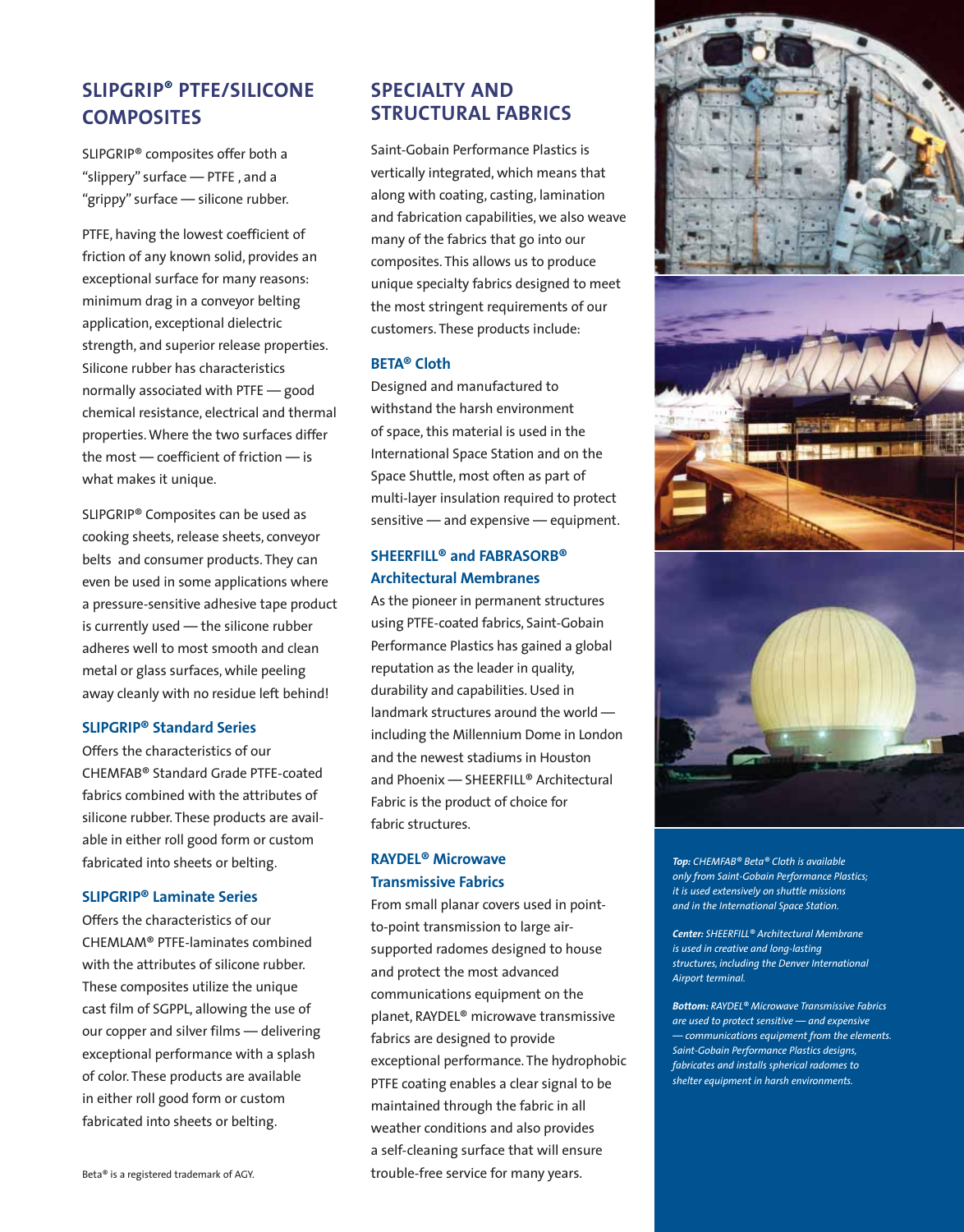Saint-Gobain Performance Plastics developed its belting materials for applications that require superior release characteristics, dimensional and thermal stability, and the dynamic strength to stand up to the most rigorous operating conditions. The unique behavior of the materials results in a product that is more practical and cost-effective than conventional belting materials.

#### **Release Properties**

The release characteristics of PTFE are superior to those of any other high-temperature material. This non-stick property is retained over a full range of operating temperatures.

#### **Permeability**

Our open mesh belting combines a maximum amount of open area with good mechanical strength. The result is a very high level of air flow through the belt, maximizing the rate of drying.

#### **Dimensional Stability**

The woven reinforcement results in an elongation of approximately 1% under normal mechanical loading, even at temperatures of 500°F (260°C). Length distortion is exceptionally low, while width rigidity and stability are enhanced by the high-modulus of the reinforcement.

#### **Thermal Stability**

CHEMFAB® belting may be used continuously at temperatures up to 500°F (260°C) without reducing its performance.

#### **Dynamic Strength**

Our belting has been subjected to static and dynamic tests that indicate it can withstand all normal operating conditions affecting service life.

#### **Chemical Resistance**

PTFE surfaces are unaffected by most chemicals and solvents.

# **CHEMFAB ® BELTING FABRICATION TECHNIQUES**

#### **Seam Descriptions**

Saint-Gobain Performance Plastics provides a broad range of seam options suited to the performance specifications of each belting system.

#### **Alligator® or Clipper® Laced Seam**

In this extremely strong and flexible mechanical seam, Alligator- or Clipper- type metal lacing is locked into reinforced belt ends. The laced ends are then meshed and joined by a pin. Available in stainless steel or steel.

#### **Hinge Seam**

Separate sections of material are folded over each of the belt ends, then heat sealed and/or stitched in place. A series of castellated or crenel notches cut into the apex of each fold form a

pattern of square or "toothed" loops at the belt ends. The ends are then meshed and joined by a pin fed through the matched pattern of loops. This seam is produced with TCK® (KEVLAR®, a superior strength fabric, coated with PTFE).

#### **Cable Seam**

High-temperature webbed synthetic fabric assures high-strength performance of the cable seam. These belt ends are meshed and joined by a wire fed through to complete the seam.

#### **Fold Back Loop Seam**

The carcass of our open weave belting material is folded back onto itself at each end and stitched into place. The looped ends are then meshed together and a joining pin is fed through

to complete the seam. This method is a direct and reliable means of creating a seam from the same material as the belt itself.

#### **Pin Seam**

This seam incorporates reweaving to provide the convenience of a mechanical joining technique combined with the benefits of an endless belt. The two ends are

then meshed together and joined by a pin passed through the loops. Joining pins are available in stainless steel or non-metallic materials. Available on select TCK® and TCN® belting products.



before splicing to reduce the thickness

Belt edge reinforcement provides additional support for pin guides, grommets and eyelets, protects belt edges from wear and unraveling, and presents a uniform edge for automatic tracking sensors. We offer the following edge reinforcements on all belting styles and recommend them for use with open mesh belting.

**3 Mil PTFE Film:** Heat-sealed to the belt edge, this reinforcement is available in widths from 1/2" to 2" (13mm to 50mm).

**PTFE/Glass Fabric:** Reinforcing strips are heat-sealed to the belt edge. Available in widths from 1/2" to 2" (13mm to 50mm). Fabric edges are strongly recommended when using grommets, pins or eyelets.



KEVLAR® is a registered trademark of E.I. du Pont Nemours and Company.

#### **Endless Woven Seam**

The belt ends are joined by reweaving the warp threads into the belt carcass of the opposite belt end. This technique produces a truly endless belt with excellent tracking characteristics, uniformity and greater overall

flexibility than belts with conventional seams. Available on select TCK® and TCN® belting products.

#### **TCK® 90 Seam**

Using our weaving technology, the TCK® <sup>90</sup> seam incorporates braided KEVLAR® yarns woven into an open weave. This extremely strong seam is then stitched to the belt carcass, resulting in an

open weave seam that does not block airflow. This seam is ideal for drying applications.

#### **Heat-Sealed Splices**

**Overlap Seam:** The ends of the belt are overlapped (sometimes at an angle) and heat sealed together using a bonding agent (PFA film).

**Butt Seam:** The ends of the belt are butted together, a reinforcement strip is placed under the seam and heat sealed (with PFA) to the belt. This is useful in reducing mark-off at the seam.

**Skived (or Scarfed) Splice:** A type of overlap, the ends of the belt are skived down

of the seam and mark-off.

#### **Edge Reinforcement**

Alligator® and Clipper® are registered trademarks of Flexible Steel Lacing Company.



00000000000







**0000CD0000**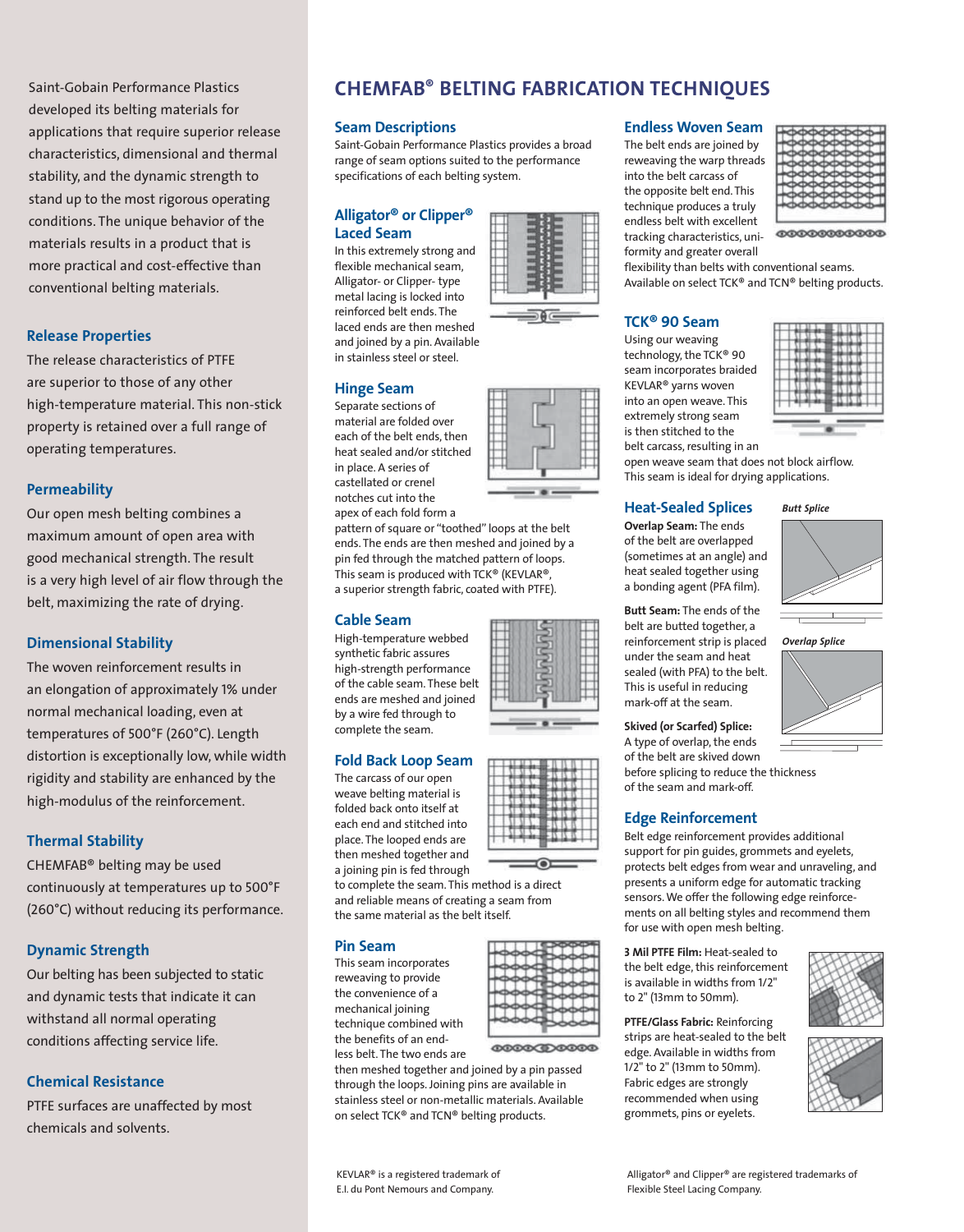

# **WHEN PERFORMANCE MATTERS...**

**Count on the Brands from Saint-Gobain Performance Plastics**

**CHEMFAB ® FABRICS CHEMLAM ® LAMINATES SLIPGRIP ® COMPOSITES CHEMFAB ® BELTING TCK ® AND TCN ® BELTING**